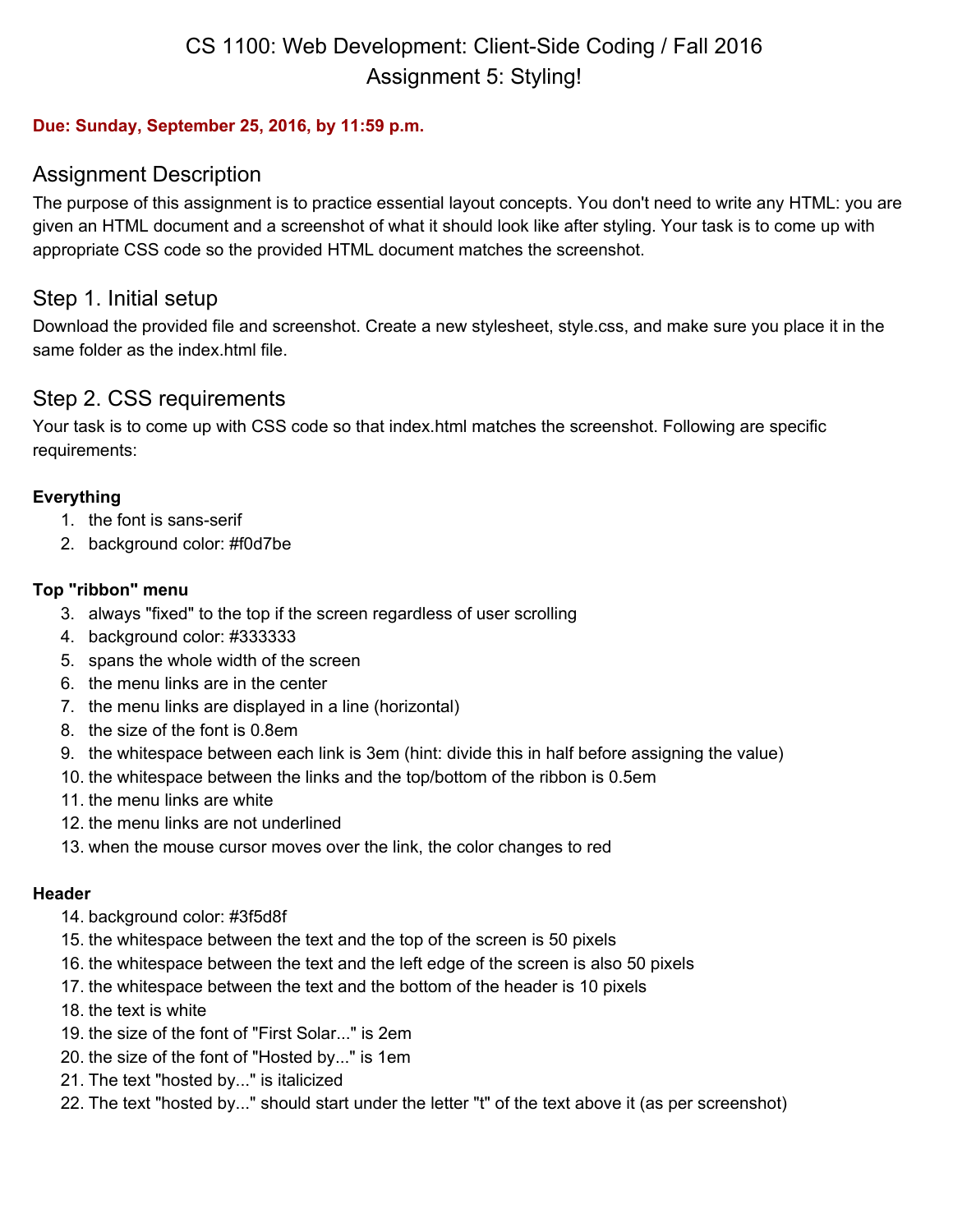#### **Sidebar and main content area**

- 23. the whitespace between these areas and the header, the browser window, and between each other is 20 pixels
- 24. background: #e6e9f4
- 25. both have a 1 pixel border
- 26. border color: navy
- 27. border radius: 10 pixels

### **Sidebar**

- 28. the sidebar is 200 pixels wide + 10 pixels whitespace (padding) on all sides
- 29. the color of the links is #0050ff
- 30. there is 10 pixels of whitespace between the links
- 31. the links are not underlined
- 32. when the mouse cursor moves over the link, the color changes to orange

### **Main content area**

- 33. the area does not "wrap-around" the sidebar (as per screenshot)
- 34. the whitespace between the content and the border is 30 pixels
- 35. the color of the headings is #3f5d8f
- 36. the font of the headings is bold
- 37. the headings have a bottom margin which is 1em
- 38. the font size of the level-1 heading is 1.8em
- 39. the font size of the level-2 heading is 1.2em
- 40. paragraphs have a bottom margin which is 1em
- 41. the image is 400 pixels wide
- 42. the image has a 1 pixel white border
- 43. the figure (the element containing the image) is displayed on the right, with the text flowing around it (as per screenshot)
- 44. the figure's padding is 20 pixels (all sides)
- 45. the figure has a left margin and a bottom margin; both are 20 pixels
- 46. the figure's background color is #6e86c1
- 47. the figure caption text is white
- 48. the font size of the caption is 0.8em
- 49. free point!  $:-)$
- 50. another free point! :-)

## Submit your work

Submit your **style.css** file to eLearning. You do not need to submit anything else.

## Grading

This assignment is worth **60 points** (which accounts for approximately **2.7% of your grade**).

- Your style.css must validate **(10 points)**
- Each CSS requirement is worth 1 point **(1 point x 50)**